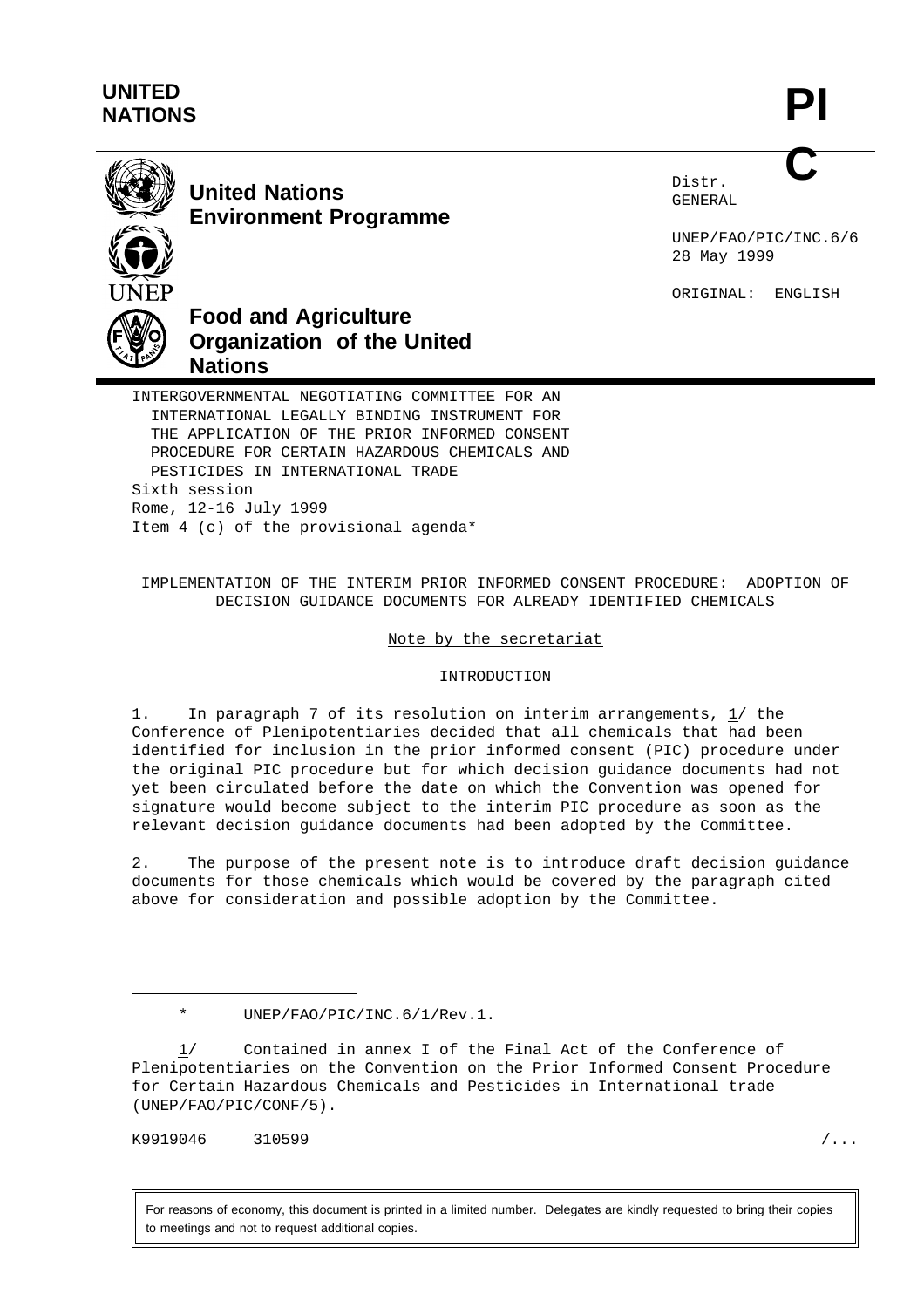UNEP/FAO/PIC/INC.6/6 Page 2

3. The chemicals covered by paragraph 7 of the resolution on interim arrangements are those chemicals identified for inclusion in the original, voluntary PIC procedure by the Food and Agriculture Organization of the United Nations (FAO)/United Nations Environment Programme (UNEP) Joint Group of Experts on Prior Informed Consent at its eighth and last meeting, held in Geneva, Switzerland, from 6 to 10 March 1995, but for which decision guidance documents had not yet been circulated before the date on which the Convention was opened for signature.

4. At that meeting, the FAO/UNEP Joint Group of Experts considered banned and severely restricted chemicals and severely hazardous pesticide formulations for possible inclusion in the voluntary PIC procedure. Seventeen chemicals were identified for the preparation of decision guidance documents as listed in annex II to the report of the meeting. Decision guidance documents for 11 of those chemicals were circulated to all participating Governments in January and August 1997 and these 11 chemicals are listed in annex III of the Convention. The remaining six chemicals for which decision guidance documents have not yet been circulated are the following:

| Chemical            | Relevant           | Category  |
|---------------------|--------------------|-----------|
|                     | $CAS$ number $(s)$ |           |
| Binapacryl          | $485 - 31 - 4$     | Pesticide |
| Bromacil            | $314 - 40 - 9$     | Pesticide |
| Ethylene dichloride | $107 - 06 - 2$     | Pesticide |
| Ethylene oxide      | $75 - 21 - 8$      | Pesticide |
| Maleic hydrazide    | $123 - 33 - 1$     | Pesticide |
| Toxaphene           | $8001 - 35 - 2$    | Pesticide |

5. Draft decision guidance documents, following the format used in previously circulated decision guidance documents, for these six remaining chemicals are contained in the addenda to the present note.

6. The draft decision guidance documents for binapacryl, bromacil, ethylene oxide and toxaphene were sent for review in 1997 to the members of the FAO/UNEP Joint Group of Experts, observers to the Group and the designated national authorities of the Governments that had notified the final regulatory actions on which the decision to include each of those chemicals in the procedure was based. Comments received were taken into consideration in the draft documents. The draft documents for maleic hydrazide and ethylene dichloride have not, however, passed through the same review process.

#### SUGGESTED ACTION BY THE INTERGOVERNMENTAL NEGOTIATING COMMITTEE

7. The Intergovernmental Negotiating Committee may wish, at its sixth session, to review and adopt the draft decision guidance documents for the six remaining chemicals, in accordance with paragraph 7 of the resolution on interim arrangements, thereby making these chemicals subject to the interim PIC procedure. A draft decision to that effect is provided in the annex to the present note.